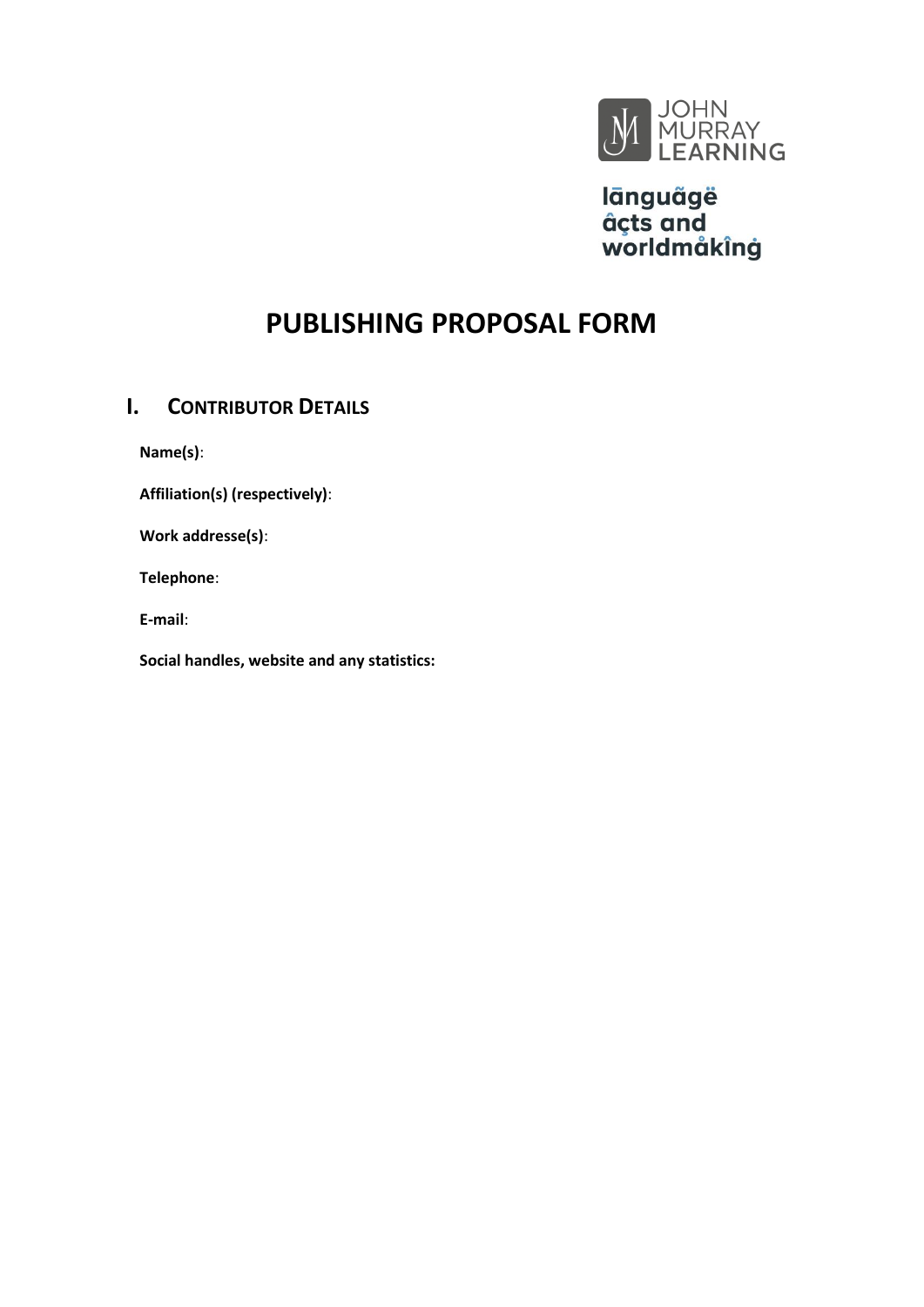## **II. THE PROPOSAL**

#### **Proposed Title**:

**Format:** (Volume/Article/Chapter/Section/Other)

**Brief summary**:

#### **Aims and scope:**

*(A more detailed explanation of the proposed book, including aims, underpinning research and methodology)*

- **1) Background:**
- **2) Aims:** (please provide an overview and bullet points)

#### **3) Scope:**

*(For edited collections, include a list of contributors and their affiliations and, importantly, explain your selection process for contributors and topics covered; please also provide summaries of example chapters or sections, approx. 400 words each):*

#### **Criteria for Inclusion**

**Provisional Contributors: see above; range of education-based and community-based projects; national (UK) and international in scope both geographically and linguistically**

**Examples of Work to be included**

**Provisional Contents** (Add sections with a short summary)

**Elevator pitch:** (No more than three sentences)

#### **Proposed Back Cover copy**

*Please write a brief description that would ideally appear on the back cover and sell it well to the target audience. You should cover what the book sets out to do for the reader, why will it be interesting or compelling to them and what you have to say that's original. Include the Unique Selling Points (USPs). Please address your pitch to a target reader, and it's a good idea to start by addressing this: What important problem or question is your book the best answer to? The more you are able to capture why that problem is important to the reader; the better your answer is likely to be.*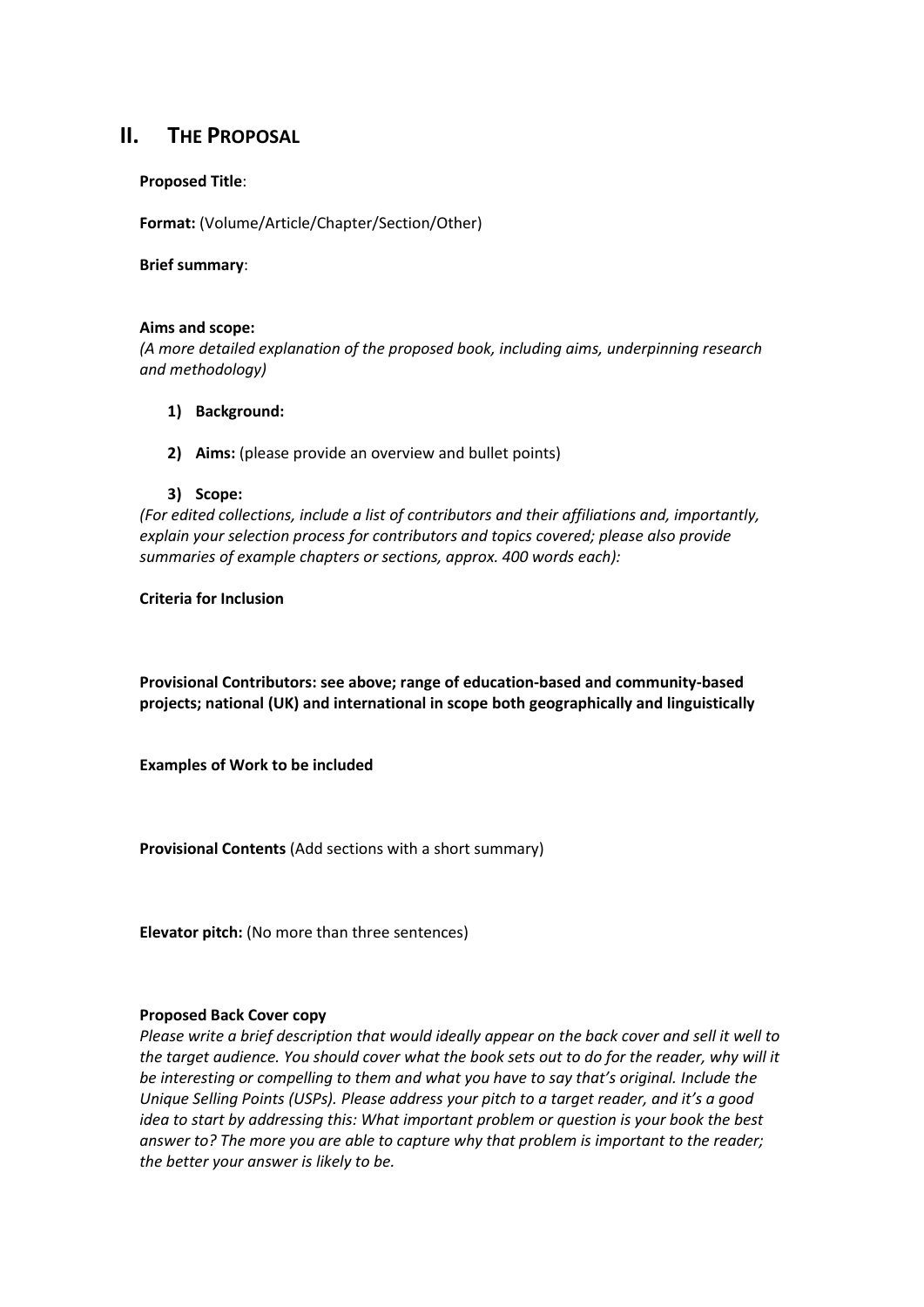## **III. MARKET AND COMPETITION**

**How does your proposed book build on the work of others and contribute to current debates in the field?**

**What are your proposed book's strengths or unique selling points?**

**Who is the intended market for the book?** Try to address the following points.

- *Who would this book appeal to?*
- *What is the likely level of their previous knowledge of the subject?*
- *What is the motivation for their interest in reading this book?*
- *What are their demographics (age group, education, etc)?*
- *Where are they?*
- *How many are there?*
- *What needs do they have that this book fulfils?*

#### **Is this subject taught in any institution? University? If so, please list?**

**Are there any competing books**? (Please provide title, publication date, author, publisher, and ISBNs)

**Describe any secondary markets for your book (for example, any professional or student market):**

**What can you do to make this book a success in terms of promotion?**

**What would you like to see the publisher do to make this course a success in terms of marketing, sales and publicity?**

**What terms or keywords would customers be most likely to use when searching for a book on this subject online?**